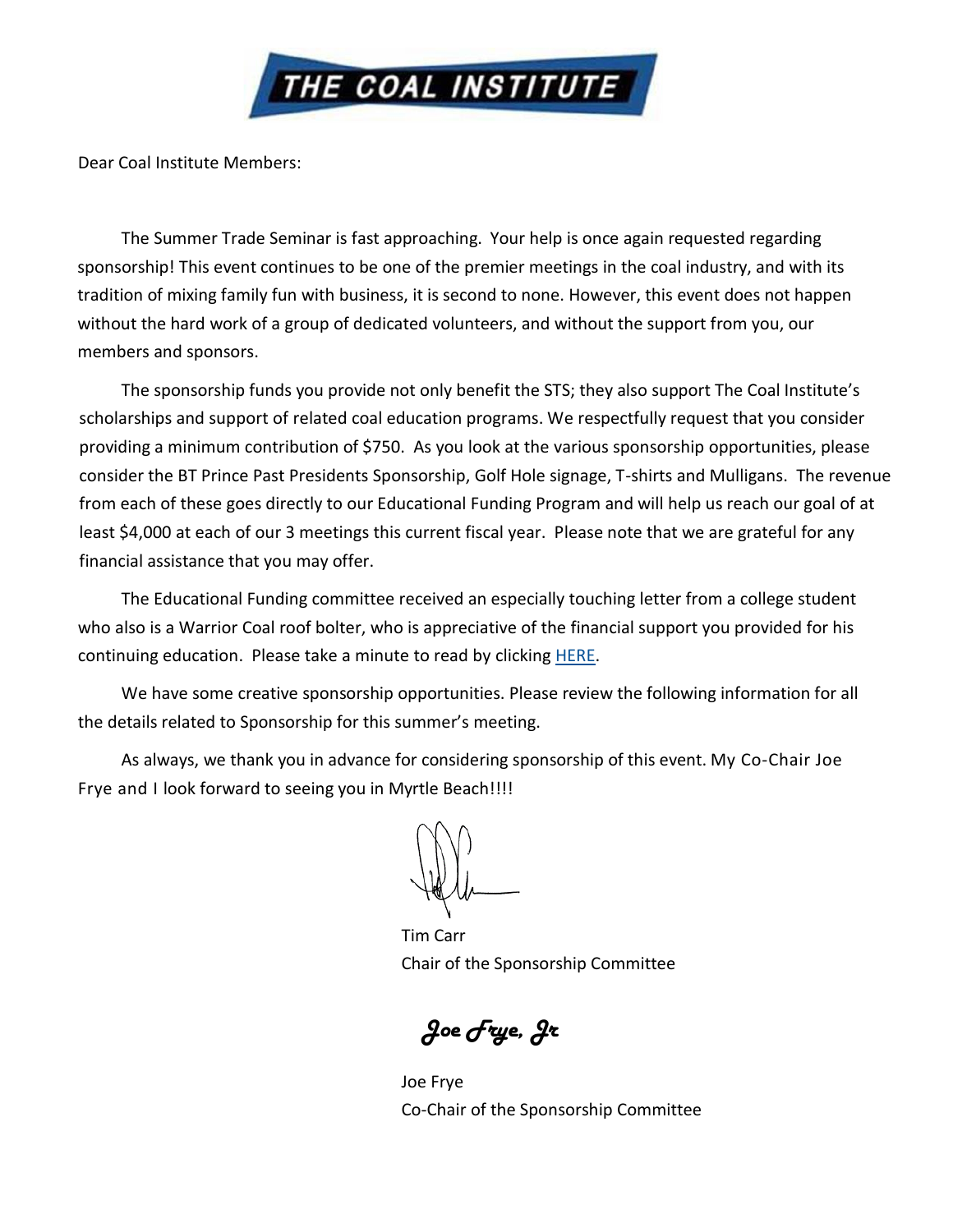# **2022 TCI Meeting Sponsorship Options**

## **Event Sponsor (One Per Event) \$3,500**

The sponsor will have the opportunity to showcase their logo / brand to attendees throughout the entire meeting. The sponsor will be allowed to distribute any printed marketing materials or branded promotional items that they would like to supply as part of the TCI attendee registration packet. The sponsor's logo will also be showcased in the conference agenda, prominently on signage throughout the event, on the official event T-Shirts and with an advertisement in the conference program.

#### **Motivational Speaker Sponsor (One) \$2,500**

The sponsor will have their logo / brand prominently displayed on signage at the meeting, in the conference program, on the official event T-Shirts and prominently on signage throughout the event.

#### **Golf Tournament Sponsor (One Per Event) \$2,500**

The sponsor's logo/brand will be displayed on signage at the meeting, in the conference program and on the official event T-Shirts. The sponsor will be allowed to distribute their logo golf balls, tees, bag tags and/or other golf favors to the golf tournament participants. Signage will be displayed prominently on and off the golf course with the sponsor's logo or brand.

#### **Reception Sponsor (One Per Reception) \$2,000**

Each sponsor will have their logo / brand prominently displayed on signage at the reception, in the conference program, on the official event T-Shirts and prominently on signage throughout the event.

## **Dinner Sponsor (One per Dinner) \$1,500**

Each sponsor will have their logo / brand prominently displayed on signage at the dinner event, in the conference program, on the official event T-Shirts and prominently on signage throughout the event.

## **CEDAR Quilt Giveaway Sponsor (Summer Trade Seminar - Exclusive to One Company) \$2,000**

One lucky sponsor will have their logo / brand prominently displayed on signage at dinner the last night, thanked during the quilt giveaway, on the agenda for the meeting, on the official event T-Shirts, and prominently on signage throughout the event.

## **Refreshment Break Sponsor (Summer Trade Seminar - Exclusive to Two Companies) \$1,250**

Each sponsor will have their logo / brand prominently displayed on signage during the refreshment break taking place each mourning of the conference, on the agenda for the meeting, on the official event T-Shirts and prominently on signage throughout the event.

## **Trade Show Booth (Summer Trade Seminar – Limited to Six Companies) \$1,000**

Each sponsor will have their logo displayed on signage at the meeting, on the official event T-Shirts and will have the ability to setup a trade show booth outside the meeting room.